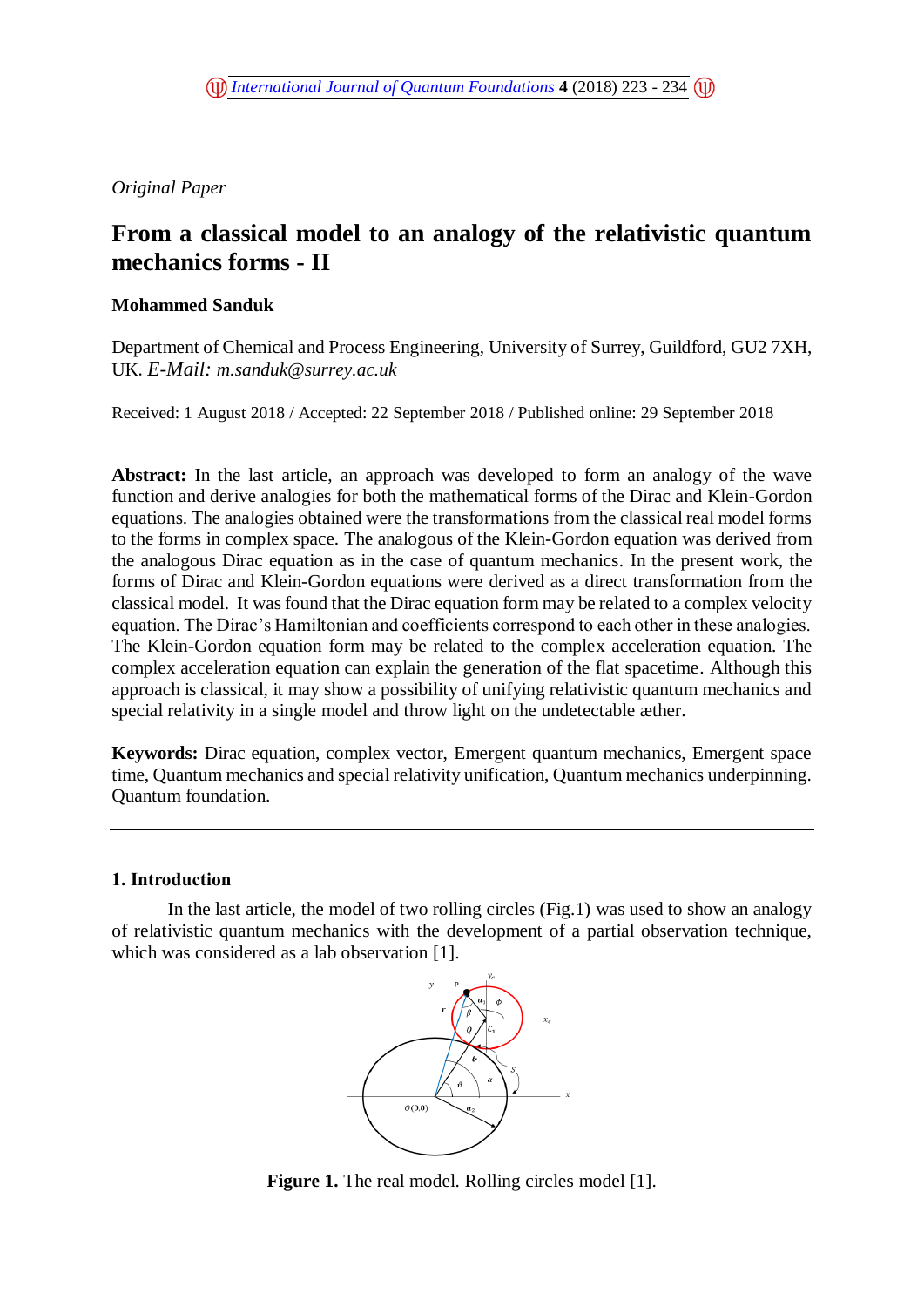This kinematical model is used to derive an analogous kinematical form (without  $\hbar$ ) of the Dirac's equation. The partial observation acts as a transformation technique from the real classical model to a complex analogous to quantum models. In that attempt [1], a kinematical form of the Klein-Gordon equation was derived from the analogous Dirac equation as in the case of quantum mechanics derivation and not as a direct transformation from the classical model.

This attempt [1] showed that the classical gear model with the partial observation technique might lead to the derivation of forms analogous to the Hamiltonian of relativistic quantum mechanics. In other words, this work may offer a model analogous to relativistic quantum mechanics.

In the present work, the forms of Dirac and Klein-Gordon equations will be derived as a direct transformation from the classical model (Fig.1) under the effect of partial observation. However, this work is not in quantum mechanics.

#### **2. The system and partial observation**

Considering the polar vector of point  $P(r, \alpha)$  in Fig.1, the position vector r is:

$$
\mathbf{r} = \boldsymbol{\ell} \left\{ \cos \left( \vartheta - \phi + \beta \right) \pm \sqrt{-\sin^2(\vartheta - \phi + \beta) + \left( \frac{a_1}{\vartheta} \right)^2} \right\}.
$$
 (1)

For generality, consider  $a_1 < a_2$ . Owing to the rolling of the circles, the motion of a point P traces out an epicycloid-curve (hypercycloid) trajectory. The ratio of the system is:

$$
\frac{a_2}{a_1} = \frac{\phi}{\vartheta} = \frac{\omega_1}{\omega_2} = \mu > 1.
$$
\n(2)

Eq. (2) looks like a gear ratio. In classical physics, observable distinguishability is related to optical resolution (Rayleigh criterion). Spatial resolution  $(d<sub>1</sub>)$  is the minimum linear distance between two distinguishable points [2], and this is the same for angular frequency ( $\omega_2$ ).

Let us say that there are two parts of different sizes in a system (like that in Fig.1). In this system, the two parts consist of different sizes (Eq.(2)). To recognize the system using monochromatic light  $(\lambda, f)$ ,  $d_{\lambda}$  is related to the wavelength, similar to how  $\omega_{\lambda}$  is related to the light frequency  $(f)$ . The system is fully observed (seen) when:

$$
d_{\lambda} \ll a_1 \ll a_2,\tag{3}
$$

and according to the ratio (2):

$$
\omega_1 \gg \omega_2 \gg \omega_\lambda. \tag{4}
$$

Within these conditions, the lab observer recognizes a classical physical system (fully determined), and all the quantities of the system are said to be physical and can be measured.

A concept of partial observation has been proposed in Ref. [15, 17]. This case may be for a system of many parts; however, some of these parts cannot be distinguished, while the others can be. Based on the resolution limit, the system (Fig.1) is partially resolved under the following conditions: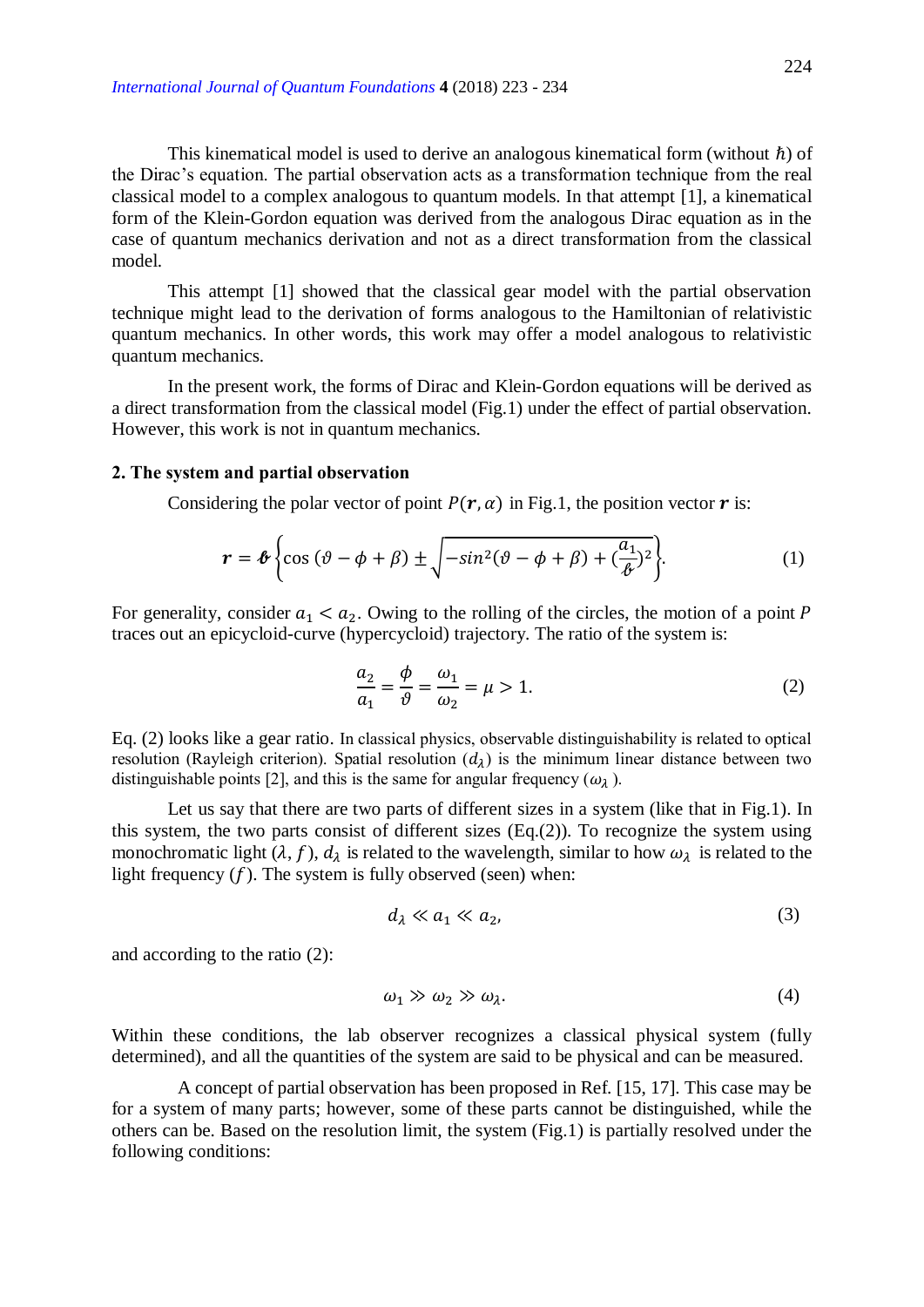$$
a_1 \ll d_\lambda \ll a_2,\tag{5a}
$$

and

$$
\omega_1 \gg \omega_\lambda \gg \omega_2. \tag{5b}
$$

Inequalities (5a, 5b) describe the inability to resolve  $a_1$  and  $\omega_2$  (missing data), whereas  $a_2$  and  $\omega_1$  can be resolved. Partial resolution refers to the inability to completely resolve the kinematical system. Then the quantities measured by the lab observer are:

$$
\boldsymbol{a}_1 \neq \boldsymbol{a}_{1m} = 0 \ , \ \omega_2 \neq \omega_{2m} = 0 \text{ and } X_m = 0 \ , \tag{6}
$$

and

$$
\boldsymbol{\ell} \to \boldsymbol{a}_2 = \boldsymbol{a}_{2m}. \tag{7}
$$

The subscript m indicates the resolved (measured) values. The ratio  $\mu$  (Eq. (2)) is a big number ( $\mu \gg 1$ ). When  $a_1$  cannot be detected, then the angle  $\beta$  also cannot be detected. Then:

$$
\omega_{\beta m} = \frac{\partial \beta}{\partial t} = 0. \tag{8}
$$

Since  $\alpha = \phi - \beta$ , and Eq. (10d) then:

$$
\omega_{\phi m} = \omega_{\alpha m} = \omega_{1m}.\tag{9}
$$

where the existence of angle  $\beta$  is related to the recognition of the small circle of  $a_1$ . Additionally, the frequency of the angular motion can be detected indirectly (not related to rotation, which is unobservable), and the angular frequency can be measured ( $\omega = 2\pi f$ ).

According to the observation limits mentioned above, the classical forms are subjected to the following steps:

- 1- Substituting the observation limits in the classical form
- 2- Rearranging the obtained form in terms of the complex vector
- 3- Presenting the obtained form in terms of mathematical operators.

This approach represents the expression of the lab observer. This technique will be applied as a transformation from the real to complex space [1].

#### **3. The position vector**

The abovementioned kinematical model (Fig.1) can be used to reformulate Eq. (1), which, in terms of circular motion, becomes:

$$
\boldsymbol{r} = (\boldsymbol{a}_2 + \boldsymbol{\ell}\sqrt{X}) \bigg\{ \cos\left(\boldsymbol{k}_2 \cdot \boldsymbol{s} - \omega_1 t + \omega_{\beta} t\right) \pm \sqrt{-\sin^2\!\left(\boldsymbol{k}_2 \cdot \boldsymbol{s} - \omega_1 t + \omega_{\beta} t\right) + X} \bigg\}.
$$
 (10),

where  $\bf{s}$ ,  $\omega_1$ , and  $\omega_\beta$  represent the arc length made by point Q, the angular velocity of point P, and  $\omega_{\beta} = d\beta/dt$ , respectively. Eq. (10) gives a full description of the location of the point due to its movement (trajectory). The appeared ratio in Eq.(1) is: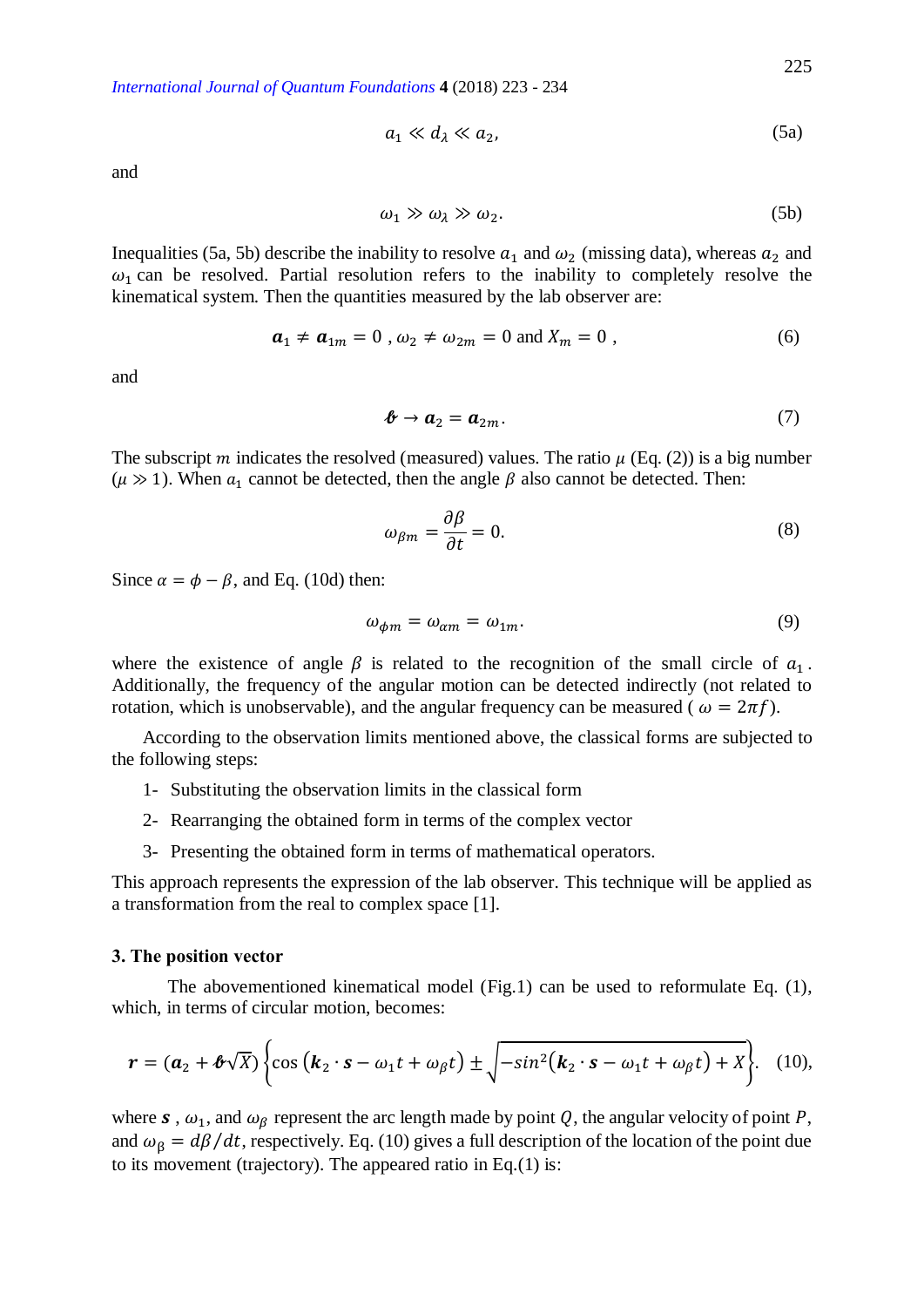$$
X \equiv \left(\frac{|\mathbf{a}_1|}{|\mathbf{\hat{\theta}}|}\right)^2 = \left(\frac{a_1}{\mathbf{\hat{\theta}}}\right)^2. \tag{11}
$$

The substitution of Eqs. (6, 7 and 8) into Eq. (10) yields:

$$
\mathbf{Z}(\mathbf{s},t) = \boldsymbol{a}_{2m} \left\{ \cos\left(\boldsymbol{k}_{2m} \cdot \mathbf{s} - \omega_{1m}t\right) \pm \sqrt{-\sin^2(\boldsymbol{k}_{2m} \cdot \mathbf{s} - \omega_{1m}t)} \right\}.
$$
 (12)

The real  $r$  transforms to complex  $\mathcal Z$ . This form of Eq. (12) can be rewritten as (in Eulerian form):

$$
\mathbf{Z}(\mathbf{s},t) = \mathbf{a}_{2m} \exp \pm i(\mathbf{k}_{2m} \cdot \mathbf{s} - \omega_{1m}t). \tag{13}
$$

The equations (12, 13) are for a complex vector (z-complex vector). Eq. (13) shows a combination of the real vector ( $a_{2m}$ ) and complex phase factor ( $\exp \pm i(k_{2m} \cdot s - \omega_{1m} t)$ ) to form the z-complex vector.

### **4. The equation of velocity**

From the trajectory equation (Eq.(10)), the equation of velocity is:

$$
\frac{\partial \mathbf{r}(r, t, X)}{\partial t} = \frac{\partial (\mathbf{a}_2 + \mathbf{\Phi} \sqrt{X})}{\partial t} \Biggl\{ \cos(\mathbf{k}_2 \cdot \mathbf{s} - \omega_1 t + \omega_\beta t) \pm \sqrt{-\sin^2(\mathbf{k}_2 \cdot \mathbf{s} - \omega_1 t + \omega_\beta t) + X} \Biggr\} + (\mathbf{a}_2 + \mathbf{\Phi} \sqrt{X}) \Biggl\{ -(-\omega_1 + \omega_\beta) \sin(\mathbf{k}_2 \cdot \mathbf{s} - \omega_1 t + \omega_\beta t) + \omega_2 \Biggr\} + (\omega_2 + \omega_1 \cdot \omega_\beta) \Biggr\}
$$
\n
$$
= \left(\frac{1}{2}\right) \frac{(-2)(-\omega_1 + \omega_\beta) \sin(\mathbf{k}_2 \cdot \mathbf{s} - \omega_1 t + \omega_\beta t) \cos(\mathbf{k}_2 \cdot \mathbf{s} - \omega_1 t + \omega_\beta t) + \frac{\partial X}{\partial t}}{\sqrt{-\sin^2(\mathbf{k}_2 \cdot \mathbf{s} - \omega_1 t + \omega_\beta t) + X}} \Biggr\}
$$
\n(14)

#### *4.1 Unit vectors*

There are two angular rotations  $\omega_1$  and  $\omega_2$ , and the unit vectors of these rotations are  $\hat{\mathbf{e}}_{\phi}$  and  $\hat{\mathbf{e}}_{\theta}$ , respectively. The signs  $\pm$  in Eqs.(1, 10, and 14) are related to the two possibilities of rotation of the point; in other words, it is related to  $\hat{\mathbf{e}}_{\phi}$ . The signs show the direction of angular motion ( $\phi$ ), and the unit vector  $\hat{\mathbf{e}}_{\phi}$  is the axis-angle vector.

The dot product of  $\hat{\mathbf{e}}_{\theta}$  with any perpendicular unit vector let  $\hat{\mathbf{e}}_{\varphi}$  is:

$$
\hat{\boldsymbol{e}}_{\vartheta} \cdot \hat{\boldsymbol{e}}_{\varphi} + \hat{\boldsymbol{e}}_{\vartheta} \cdot \hat{\boldsymbol{e}}_{\varphi} = 0. \tag{15}
$$

The same is for:

$$
\hat{\boldsymbol{e}}_{\vartheta} \cdot \hat{\boldsymbol{e}}_{\vartheta} + \hat{\boldsymbol{e}}_{\varphi} \cdot \hat{\boldsymbol{e}}_{\varphi} = 2. \tag{16}
$$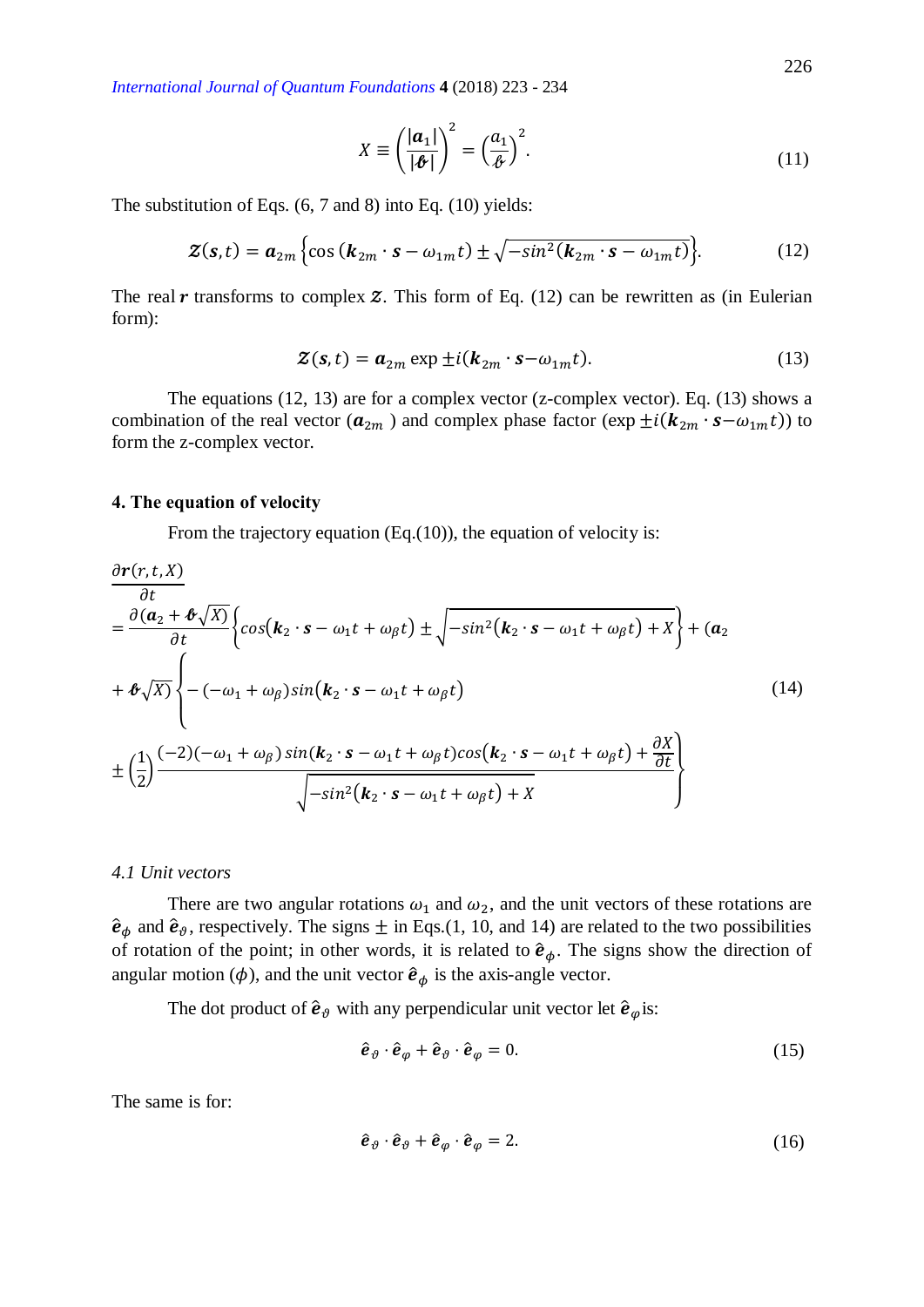The square of the unit vectors is:

$$
\hat{\mathbf{e}}_{\vartheta} \cdot \hat{\mathbf{e}}_{\vartheta} = \hat{\mathbf{e}}_{\phi} \cdot \hat{\mathbf{e}}_{\phi} = 1. \tag{17}
$$

The  $\hat{\mathbf{e}}_{\phi}$  and  $\hat{\mathbf{e}}_{\theta}$  are non-commutative:

$$
\hat{\boldsymbol{e}}_{\vartheta} \times \hat{\boldsymbol{e}}_{\phi} + \hat{\boldsymbol{e}}_{\phi} \times \hat{\boldsymbol{e}}_{\vartheta} = 0. \tag{18}
$$

### *4.2 The effect of partial observation*

For the lab observer who is assumed to be under the conditions of partial observation (Eqs. (6, 7 and 8)), the equation of velocity Eq. (14) transforms to (Appendix A):

$$
i\frac{\partial \mathbf{Z}}{\partial t} = (-iv\mathbf{A} \cdot \nabla + B\omega_{1m})\mathbf{Z},\tag{19}
$$

where  $A$  and  $B$  are the coefficients related to the rotation of the system (Appendix A). The lab observer cannot recognise the rotations of the system, and, mathematically,  $\bm{A}$  and  $\bm{B}$  are not the normal unit vector. Thus, the properties of the rotation unit vectors mentioned above will not be considered by the observer as rotation vectors. In reality,  $A$  and  $B$  are related to the rotations of the system but are not unit vectors. As in the Eqs. (15, 16, 17 and 18), one can find that:

$$
(\pm i\hat{e}_{\vartheta}) \cdot (\pm i\hat{e}_{\varphi}) + (\pm i\hat{e}_{\vartheta}) \cdot (\pm i\hat{e}_{\varphi}) = 0, \tag{20}
$$

and

$$
(\pm i\hat{\boldsymbol{e}}_{\vartheta}) \cdot (\pm i\hat{\boldsymbol{e}}_{\vartheta}) + (\pm i\hat{\boldsymbol{e}}_{\varphi}) \cdot (\pm i\hat{\boldsymbol{e}}_{\varphi}) = 2. \tag{21}
$$

The square of  $B$  is

$$
B^2 = 1,\tag{22}
$$

and for

$$
A^2 = A \cdot A = ||A|| ||A|| = 1.
$$
 (23)

Accordingly,

$$
A^2 = B^2 = 1.
$$
 (24)

Finally (since  $B$  is not a vector, then in dealing with the  $A$  and  $B$  in the matrix form),

$$
A \times B + B \times A = 0. \tag{25}
$$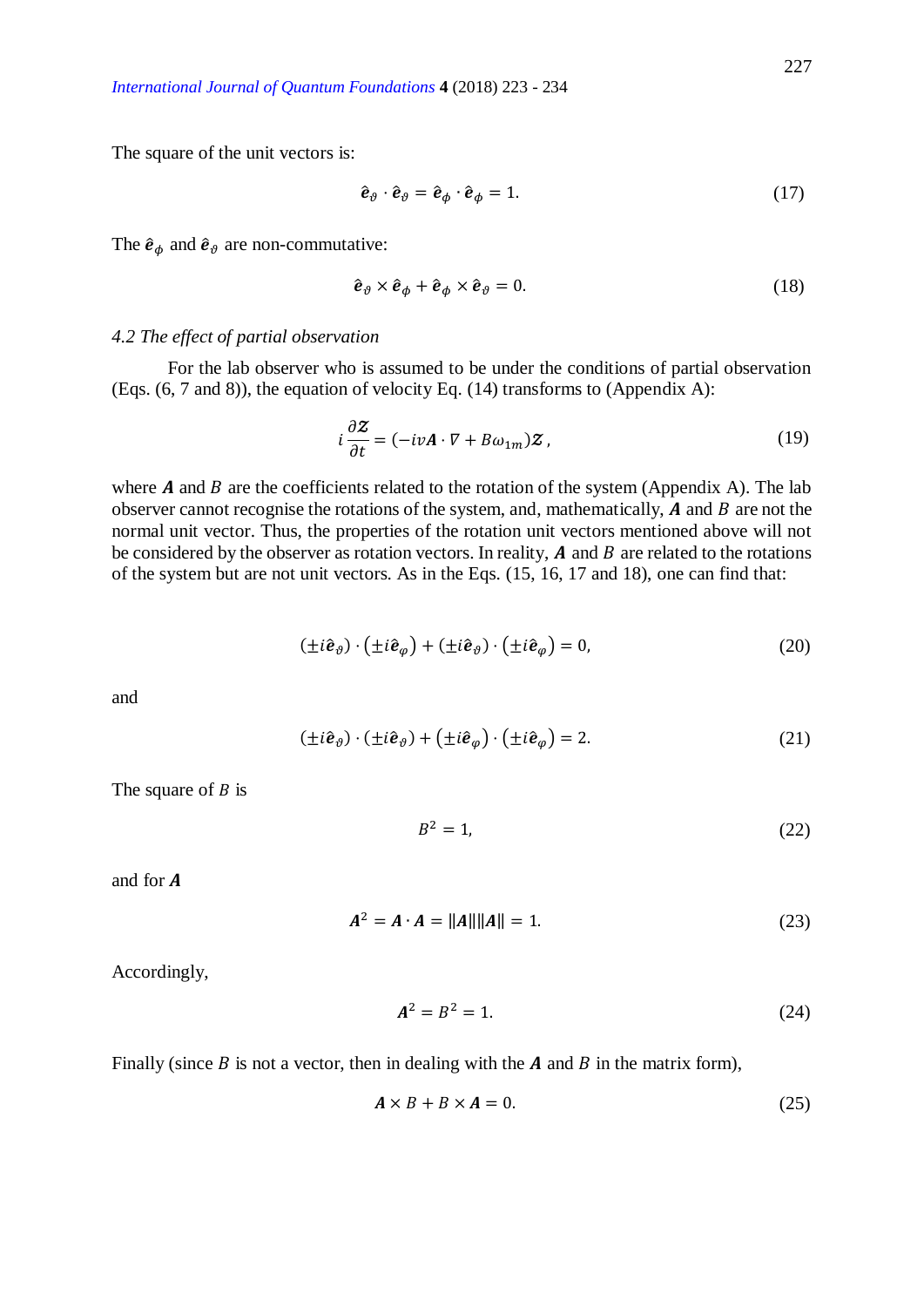# **5. The equation of acceleration**

The second derivative of the  $\boldsymbol{\mathcal{Z}}$  is:

$$
\frac{\partial^2 r(r, t, X)}{\partial t^2} = \frac{\partial^2 (\mathbf{a}_2 + \mathbf{\Phi}\sqrt{X})}{\partial t^2} \left\{ \cos \theta \pm \sqrt{-\sin^2\theta + X} \right\} \n+ \frac{\partial (\mathbf{a}_2 + \mathbf{\Phi}\sqrt{X})}{\partial t} \left\{ -(-\omega_1 + \omega_\beta) \sin \theta \pm \frac{1}{2} \frac{(-2)(-\omega_1 + \omega_\beta) \sin \theta \cos \theta + \frac{\partial X}{\partial t}}{\sqrt{-\sin^2\theta + X}} \right\} \n+ \frac{\partial (\mathbf{a}_2 + \mathbf{\Phi}\sqrt{X})}{\partial t} \left\{ -(-\omega_1 + \omega_\beta) \sin \theta \pm \frac{1}{2} \frac{(-2)(-\omega_1 + \omega_\beta) \sin \theta \cos \theta + \frac{\partial X}{\partial t}}{\sqrt{-\sin^2\theta + X}} \right\} + (\mathbf{a}_2 + \mathbf{\Phi}\sqrt{X}) \left\{ -(-\omega_1 + \omega_\beta)^2 \cos \theta \right\} \n+ \frac{\partial^2 (\mathbf{a}_2 + \mathbf{\Phi}\sqrt{X})}{\sqrt{-\sin^2\theta + X}} \left\{ -\frac{1}{2} \frac{(-2)(\cos^2\theta - \sin^2\theta)(-\omega_1 + \omega_\beta)^2 + \frac{\partial^2 X}{\partial t^2}}{\sqrt{-\sin^2\theta + X}} \right\} + (\mathbf{a}_2 + \mathbf{\Phi}\sqrt{X}) \left\{ -\frac{1}{2} \left( \frac{-2}{2} \right) \frac{[-2\sin\theta \cos\theta(-\omega_1 + \omega_\beta) + \frac{\partial X}{\partial t}][-2\sin\theta \cos\theta(-\omega_1 + \omega_\beta) + \frac{\partial X}{\partial t}]}{(\sqrt[2]{-\sin^2\theta + X})^3} \right\}
$$
\n
$$
(3\sqrt{-\sin^2\theta + X})^3
$$

where

$$
\Theta = \mathbf{k}_2 \cdot \mathbf{s} - \omega_1 t + \omega_\beta t
$$

and

$$
\frac{\partial \Theta}{\partial t} = -\omega_1 + \omega_\beta \; .
$$

At the microscopic level, the lab observer deals with the complex vector  $\boldsymbol{\mathcal{Z}}$  . Thus, we try to formulate Eq. (26) in terms of  $\mathcal Z$  (Appendix B):

$$
i^{2} \frac{\partial^{2} \mathbf{\Sigma}}{\partial t^{2}} = (-v^{2} \nabla^{2} + \omega_{1m}^{2}) \mathbf{\Sigma}.
$$
 (27)

## **6. Discussion**

1- In comparison with the Hamiltonian of the Klein-Gordon equation, Eq. (27) shows a covariant form for the quantity in brackets.

$$
H = \omega^2 = -v^2 \nabla^2 + \omega_{1m}^2 \tag{28}
$$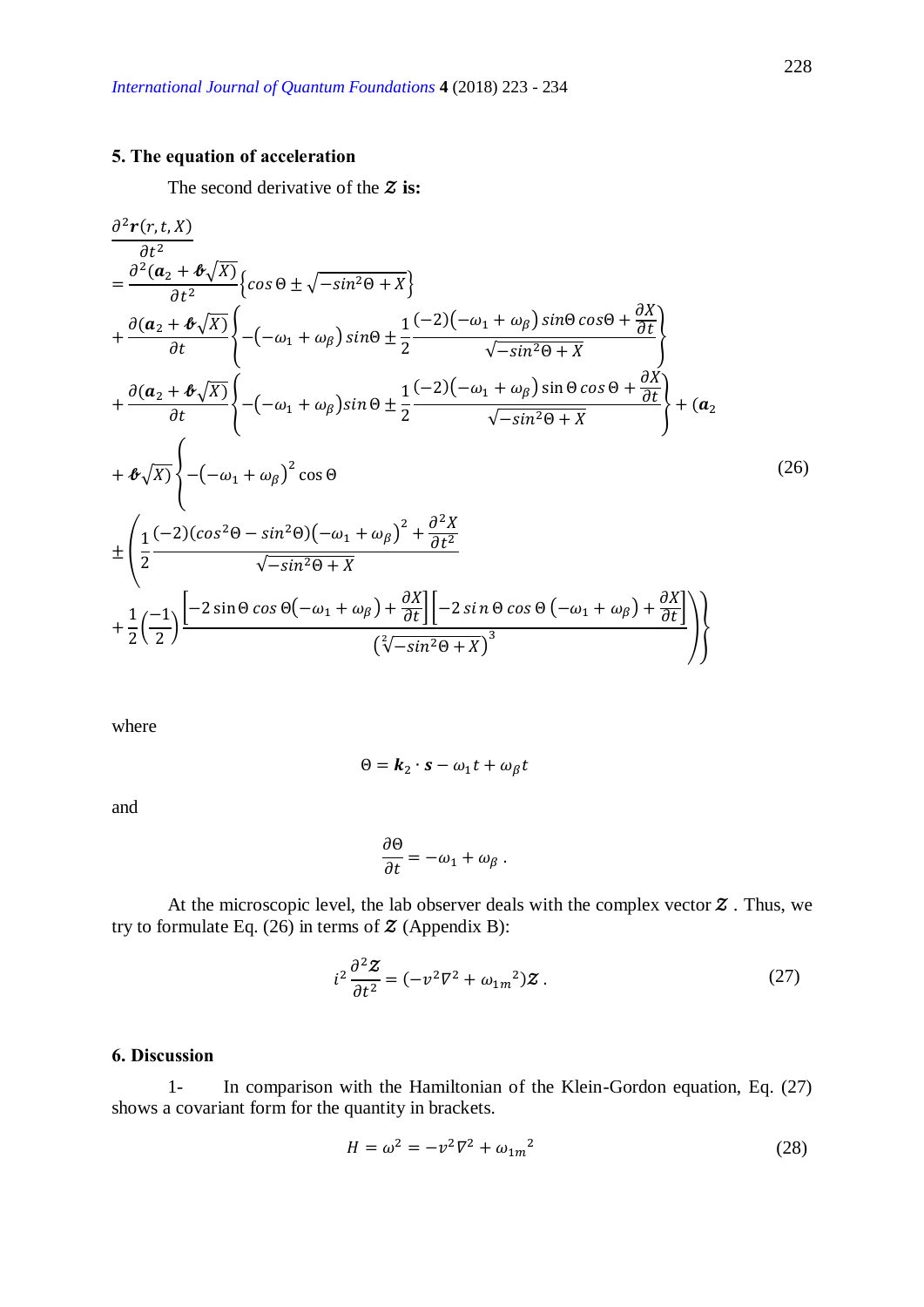2- Eq. (27) is for acceleration (curved space), but it is similar to the equation used by the lab observer to describe the spinless relativistic particle (boson) in the microscopic scale and is related to the flat spacetime in macroscale.

3- The Eq. (18B)

$$
i^{2} \frac{\partial^{2} \mathcal{Z}}{\partial t^{2}} = \left\{ \left[ -v^{2} \nabla^{2} + \omega_{1m}^{2} \right] \pm 2iv \omega_{1m} \hat{\mathbf{e}}_{\theta} \cdot \frac{\hat{\mathbf{r}}}{a_{2m}} \right\} \mathcal{Z}
$$
(18B)

has a third term. This term is equal to zero. This zero term is related to the angular motion of the partially observed system. The zero value maintains that this angular motion cannot be detected owing to the partial observation.

4- The third terms may be explained as a spin effect. This term is imaginary, so the spin here may be related to the concept of spin of relativistic quantum mechanics.

The spin concept plays a serious role in the loop quantum gravity theory. According to this theory, the space structure is composed of an extremely fine fabric or network woven of finite loops (spin network). The scale of these loops is of the order of a Planck length ( $\lambda_p$  =  $1.62 \times 10^{-35}$  m) [3].

5- Within the frame of Snyder's quantized spacetime [4], the Einstein Hamiltonian of a lattice of Planck length is proposed to be [5]:

$$
E^2 = c^2 p^2 + m^2 c^4 + \alpha \left(\frac{c}{\hbar}\right)^2 \lambda_P^2 p^4,\tag{29}
$$

where  $\alpha$  is a dimensionless constant. In all proposed theories, those that includes Planck length or any unit of length in the ordinary spacetime continuum arises as  $\lambda \to 0$ . This  $\lambda$  works as a boundary between the two different worlds.

In 2000 and on the base of quantum gravity, Giovanni Amelino-Camelia [6] proposed a modification of special relativity by introducing a third term to the Einstein Hamiltonian:

$$
E^2 = c^2 p^2 + m^2 c^4 - \check{L}_p c p^2 E,\tag{30}
$$

where  $\check{L}_p$  is related to the Planck length  $(\lambda_p)$ .

Both the mentioned attempts used a direct combination of a term related to a microscopic realm to the macroscopic Hamiltonian terms. The justification was based on the restoration of the Hamiltonian macroscopic form when  $\lambda_p \to 0$ .

According to our model, there is no need for the Planck length. The third term in Eq.(18B) does not deform the normal from of the Einstein Hamiltonian.

6- For the lab observer, no "covariant æther" may exist (observed). The terminology "covariant" may be synonymous to partially observed. Therefore, there is no partially observed æther. What can be seen is the effect of the unobservable structure.

7- The system of two guided circles and one guiding circle under the partial observation can show a complex vector function of multi-dimensions [1]. If the guiding circle is attributed to the æther, then the æther may stand behind the entanglement.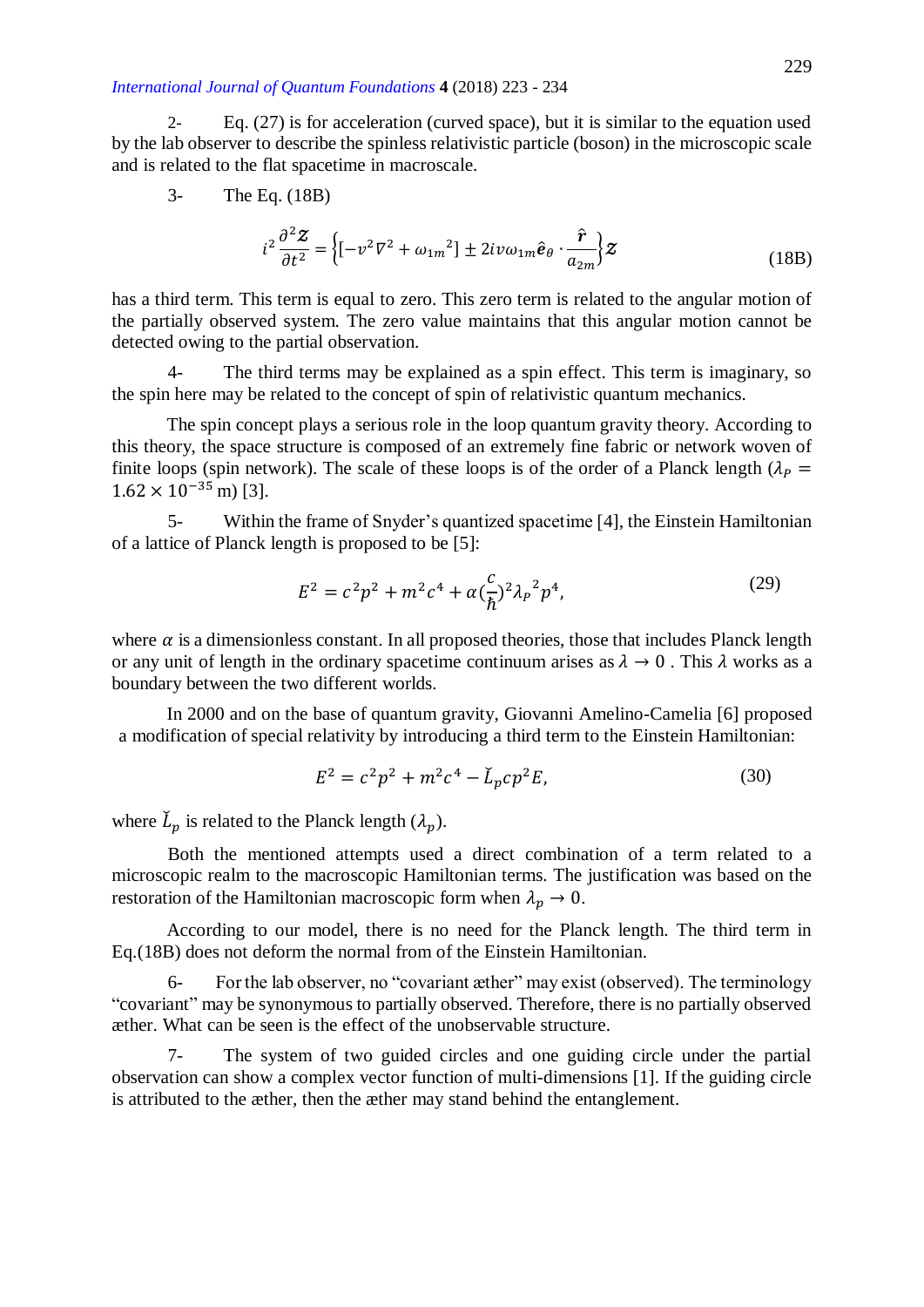### **Appendixes**

### **Appendix A**

Under the partial observation conditions ( $X = 0$  and  $\omega_{\beta} t = 0$ ), Eq. (14) becomes:

$$
\frac{\partial \mathbf{r}(r,t,0)}{\partial t} = \frac{\partial \mathbf{a}_{2m}}{\partial t} \Big\{ \cos(\mathbf{k}_{2m} \cdot \mathbf{s} - \omega_{1m} t) \pm \sqrt{-\sin^2(\mathbf{k}_{2m} \cdot \mathbf{s} - \omega_{1m} t)} \Big\} \n+ \mathbf{a}_{2m} \Big\{ \omega_{1m} \sin(\mathbf{k}_{2m} \cdot \mathbf{s} - \omega_{1m} t) \n+ \frac{\omega_{1m} \sin(\mathbf{k}_{2m} \cdot \mathbf{s} - \omega_{1m} t) \cos(\mathbf{k}_{2m} \cdot \mathbf{s} - \omega_{1m} t)}{i \sin(\mathbf{k}_{2m} \cdot \mathbf{s} - \omega_{1m} t)} \Big\}.
$$
\n(1A)

The vector differentiation is:

$$
\frac{\partial \boldsymbol{a}_{2m}}{\partial t} = a_{2m} \omega \hat{\boldsymbol{e}}_{\vartheta} = v \, \hat{\boldsymbol{e}}_{\vartheta} \,. \tag{2A}
$$

Then, Eq. (1A) becomes:

$$
i\frac{\partial \mathbf{r}(r,t,0)}{\partial t} = (i \,\nu \hat{\mathbf{e}}_{\vartheta} \cdot \mathbf{k}_{2m}) \mathbf{a}_{2om} \{ \cos(\mathbf{k}_{2m} \cdot \mathbf{s} - \omega_{1m} t) \pm i \sin(\mathbf{k}_{2m} \cdot \mathbf{s} - \omega_{1m} t) \} \\ + \omega_{1m} \mathbf{a}_{2m} \{ i \,\sin(\mathbf{k}_{2m} \cdot \mathbf{s} - \omega_{1m} t) \pm \cos(\mathbf{k}_{2m} \cdot \mathbf{s} - \omega_{1m} t) \}.
$$
 (3A)

# *I.1 Formulation in terms of*

The complex vector is:

$$
\mathcal{Z}(\mathbf{s},t,0) = \mathbf{a}_{2m} \exp \pm i(\mathbf{k}_{2m} \cdot \mathbf{s} - \omega_{1m}t). \tag{13}
$$

To represent Eq.(3A) in terms of  $\mathcal{Z}$ , the equation can be rewritten as:

$$
i\frac{\partial r(r,t,0)}{\partial t} = (i\ v\hat{\boldsymbol{e}}_{\vartheta} \cdot \boldsymbol{k}_{2m})\boldsymbol{a}_{2om}\{cos(\boldsymbol{k}_{2m} \cdot \boldsymbol{s} - \omega_{1m}t) \pm i\ sin(\boldsymbol{k}_{2m} \cdot \boldsymbol{s} - \omega_{1m}t)\}\
$$
\n
$$
+ (\pm)\omega_{1m}\boldsymbol{a}_{2m}\{cos(\boldsymbol{k}_{2m} \cdot \boldsymbol{s} - \omega_{1m}t) \pm i\ sin(\boldsymbol{k}_{2m} \cdot \boldsymbol{s} - \omega_{1m}t)\}.
$$
\n(4A)

In the exponential form, Eq. (4A) becomes:

$$
i\frac{\partial r(r,t,0)}{\partial t} = (i\ v\hat{\mathbf{e}}_{\vartheta} \cdot \mathbf{k}_{2m})\mathbf{a}_{2m} \exp i \pm (\mathbf{k}_{2m} \cdot \mathbf{s} - \omega_{1m}t) + (\pm)\omega_{1m}\mathbf{a}_{2m} \exp i \pm (\mathbf{k}_{2m} \cdot \mathbf{s} - \omega_{1m}t),
$$
\n(5A)

or

$$
i\frac{\partial \mathbf{r}(r,t,0)}{\partial t} = [(i \,\nu \hat{\mathbf{e}}_{\vartheta} \cdot \mathbf{k}_{2m}) + (\pm)\omega_{1m}] \mathbf{a}_{2m} \exp i \pm (\mathbf{k}_{2m} \cdot \mathbf{s} - \omega_{1m} t), \tag{5A}
$$

or

$$
i\frac{\partial \mathbf{r}(r,t,0)}{\partial t} = [(i \,\nu \hat{\mathbf{e}}_{\vartheta} \cdot \mathbf{k}_{2m}) + (\pm)\omega_{1m}]\mathbf{Z}.
$$
 (5A)

### *I.2 The spatial operator form*

The first spatial derivative of the complex vector is: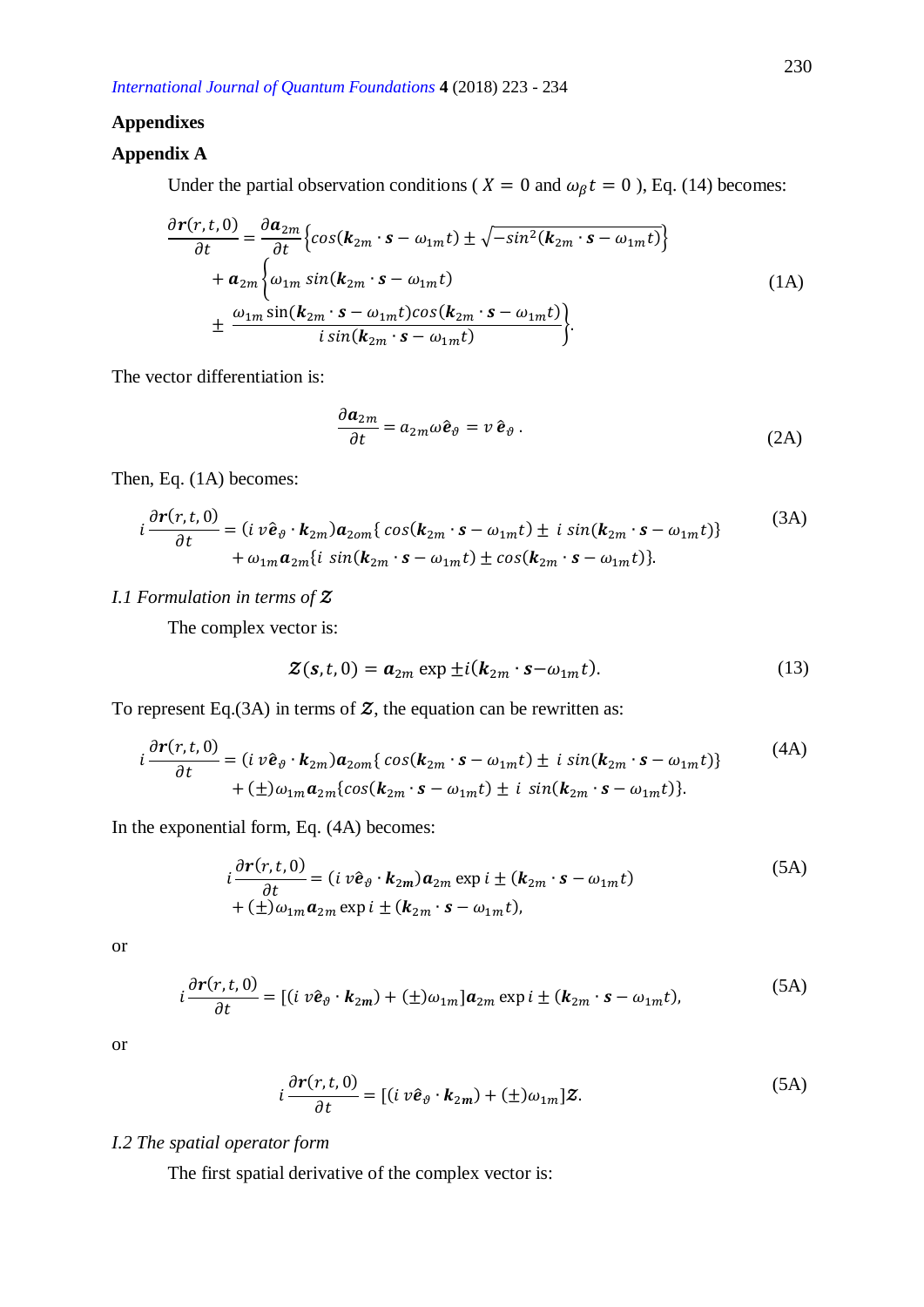$$
\nabla Z = \pm i \; k_{2m} Z. \tag{6A}
$$

The first term in Eq. (5A) can be represented in the spatial differentiation form. From Eq.(6A):

$$
k_{2m}\mathcal{Z}\equiv\mp i\nabla\mathcal{Z}.
$$

Then, the first term becomes:

$$
i \, v \hat{\mathbf{e}}_{\vartheta} \cdot \mathbf{k}_{2m} \mathbf{Z} = i \, v \hat{\mathbf{e}}_{\vartheta} \cdot (\mp \, i \nabla \mathbf{Z}) = -i \, v(\pm i \hat{\mathbf{e}}_{\vartheta}) \cdot \nabla \mathbf{Z}.
$$
 (7A)

For the simple representation of Eq. (5A), consider

$$
B = \pm 1, \text{ and } A = \pm i \hat{e}_{\vartheta} \tag{8A}
$$

Then Eq.(5A) becomes:

$$
i\frac{\partial \mathbf{Z}}{\partial t} = (-i \, v\mathbf{A} \cdot \nabla + B\omega_{1m})\mathbf{Z} \,. \tag{9A}
$$

# **Appendix B**

When  $X = 0$ ,

$$
\frac{\partial^2 \mathbf{r}(r,t,0)}{\partial t^2} = \frac{\partial^2 (\mathbf{a}_{2m})}{\partial t^2} \Big\{ \cos \Phi \pm \sqrt{-\sin^2 \Phi} \Big\} \n+ \frac{\partial (\mathbf{a}_{2m})}{\partial t} \Big\{ -(-\omega_{1m}) \sin \Phi \pm \frac{-(-\omega_{1m}) \sin \Phi \cos \Phi}{\sqrt{-\sin^2 \Phi}} \Big\} \n+ \frac{\partial (\mathbf{a}_{2m})}{\partial t} \Big\{ -(-\omega_{1m}) \sin \Phi \pm \frac{-(-\omega_{1m}) \sin \Phi \cos \Phi}{\sqrt{-\sin^2 \Phi}} \Big\} \n+ (\mathbf{a}_{2m}) (-\omega_{1m})^2 \Big\{ - \cos \Phi \n+ \Big( \frac{-\cos^2 \Phi + \sin^2 \Phi}{\sqrt{-\sin^2 \Phi}} - \frac{[\sin \Phi \cos \Phi][\sin \Phi \cos \Phi]}{(\sqrt[2]{-\sin^2 \Theta + X})^3} \Big) \Big\}
$$
\n(1B)

where

$$
\Phi = \mathbf{k}_{2m} \cdot \mathbf{s} - \omega_{1m} t \tag{2B}
$$

Then

$$
\frac{\partial^2 \mathbf{r}(r,t,0)}{\partial t^2} = \frac{\partial^2 (\mathbf{a}_{2m})}{\partial t^2} \Big\{ \cos \Phi \pm \sqrt{-\sin^2 \Phi} \Big\} + 2 \frac{\partial (\mathbf{a}_{2m})}{\partial t} (\omega_{1m}) \Big\{ \sin \Phi \pm \frac{\cos \Phi}{i} \Big\} -\left(\mathbf{a}_{2m}\right) (\omega_{1m})^2 \Big\{ \cos \Phi \mp \left(\frac{-\cos^2 \Phi + \sin^2 \Phi}{i \sin \Phi} - \frac{[\sin \Phi \cos \Phi]^2}{-i \sin^3 \Phi} \right) \Big\}
$$
(3B)

Then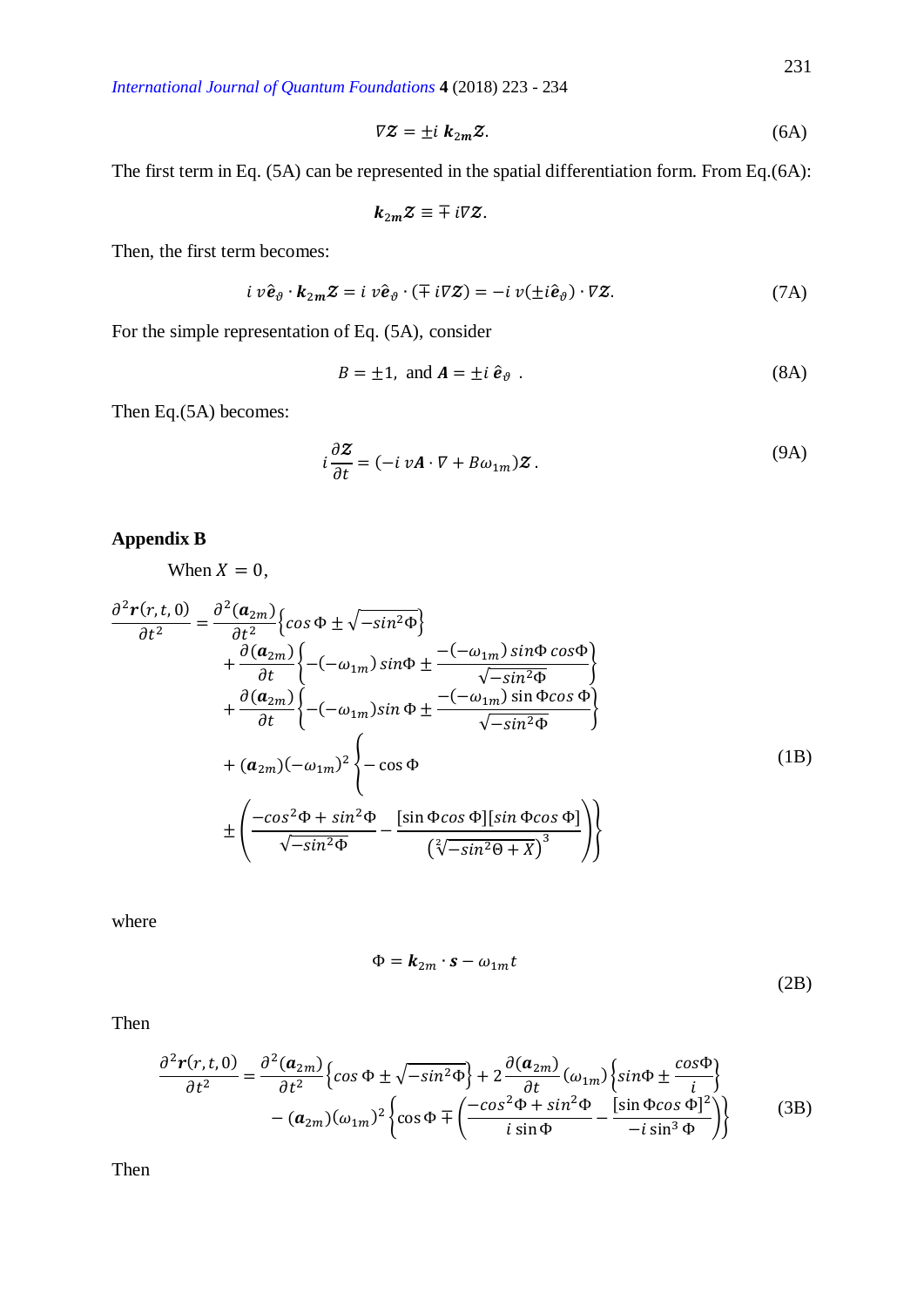$$
\frac{\partial^2 r(r,t,0)}{\partial t^2} = \frac{\partial^2 (\boldsymbol{a}_{2m})}{\partial t^2} \{ \cos \Phi \pm i \sin \Phi \} + 2 \frac{\partial (\boldsymbol{a}_{2m})}{\partial t} (\omega_{1m}) \{ -(\pm) i \{ \cos \Phi \pm i \sin \Phi \} \} - (\boldsymbol{a}_{2m}) (\omega_{1m})^2 \left\{ \cos \Phi \mp \left( \frac{-\cos^2 \Phi}{i \sin \Phi} + \frac{\sin \Phi}{i} \frac{\cos^2 \Phi}{i \sin \Phi} \right) \right\}
$$
(4B)

Then

$$
\frac{\partial^2 \mathbf{r}(r,t,0)}{\partial t^2} = \frac{\partial^2 (\mathbf{a}_{2m})}{\partial t^2} \{ \cos \Phi \pm i \sin \Phi \} + 2 \frac{\partial (\mathbf{a}_{2m})}{\partial t} (\omega_{1m}) \{ -(\pm) i \{ \cos \Phi \pm i \sin \Phi \} \} - (\mathbf{a}_{2m}) (\omega_{1m})^2 \{ \cos \Phi \pm i \sin \Phi \}
$$
(5B)

Then

$$
\frac{\partial^2 \mathbf{r}(r,t,0)}{\partial t^2} = \left[ \frac{\partial^2 (\mathbf{a}_{2m})}{\partial t^2} - (\mathbf{a}_{2m})(\omega_{1m})^2 \right] \{ \cos \Phi \pm i \sin \Phi \} + 2 \frac{\partial (\mathbf{a}_{2m})}{\partial t} (\omega_{1m}) \{ -(\pm) i \{ \cos \Phi \pm i \sin \Phi \} \}
$$
(6B)

The centripetal acceleration is:

$$
\frac{\partial^2 \mathbf{a}_{2m}}{\partial t^2} = -\omega^2 \mathbf{a}_{2m} = -\frac{v^2}{\mathbf{a}_{2m}} = -\frac{v^2}{a_{2m}} \hat{\mathbf{r}}
$$
(7B)

The velocity

$$
\frac{\partial \boldsymbol{a}_{2m}}{\partial t} = \boldsymbol{v} = v \hat{\boldsymbol{e}}_{\theta} \tag{8B}
$$

Then

$$
\frac{\partial^2 \mathbf{r}(r,t,0)}{\partial t^2} = \left[ -\frac{v^2}{a_2}\hat{\mathbf{r}} - (\mathbf{a}_{2m})(\omega_{1m})^2 \right] \{ \cos \Phi \pm i \sin \Phi \} \mp 2i v \hat{\mathbf{e}}_{\theta} \omega_{1m} \{ \cos \Phi \pm i \sin \Phi \} \tag{9B}
$$

### *II.1 Formulation in terms of*

At the microscopic level, the lab observer deals with the complex vector  $Z$ . Thus, we try to formulate Eq. (9B) in terms of  $\mathcal Z$ . The  $\mathcal Z$  function (Eq.13) is:

$$
\mathbf{Z} = \mathbf{a}_{2m} \left( \cos \Phi \pm i \sin \Phi \right) \tag{10B}
$$

Then divide and multiply each term on the right side of Eq.(9B) by  $a_2$ :

$$
\frac{\partial^2 \mathbf{r}(r,t,0)}{\partial t^2} = \left\{ \left[ -\frac{v^2}{a_{2m}} \hat{\mathbf{r}} \cdot \frac{1}{a_{2m}} - (a_{2m} \cdot \frac{1}{a_{2m}})(\omega_{1m})^2 \right] \mp 2iv\omega_{1m} \hat{\mathbf{e}}_{\theta} \cdot \frac{1}{a_{2m}} \right\} a_{2m} \{ \cos \Phi
$$
\n
$$
\pm i \sin \Phi \}
$$
\n(11B)

Then Eq.(11B) becomes: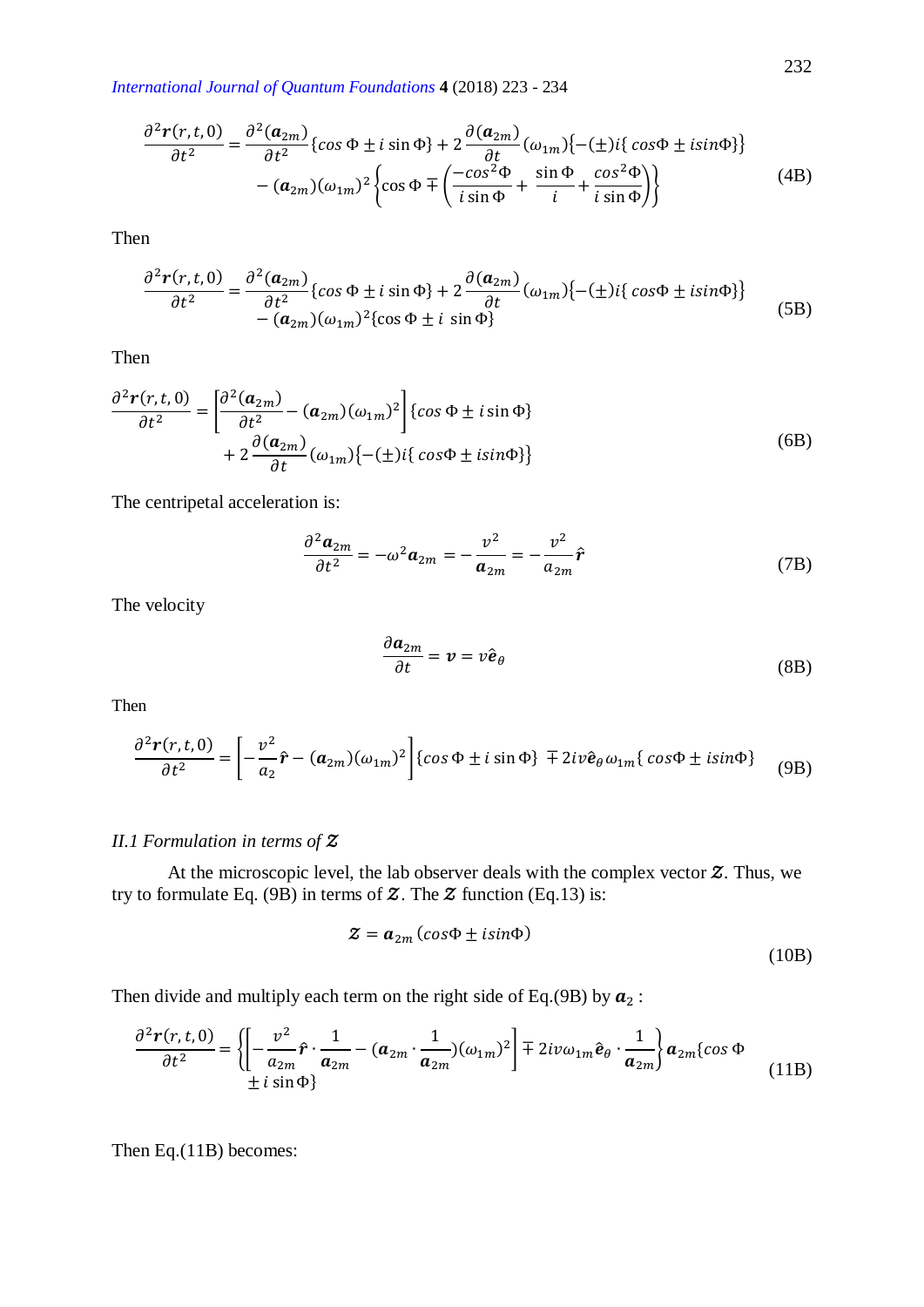$$
\frac{\partial^2 \mathcal{Z}}{\partial t^2} = \left\{ \left[ -\frac{v^2}{a_{2m}} \hat{\mathbf{r}} \cdot \frac{1}{a_{2m}} - (\omega_1)^2 \right] \mp 2iv\omega_{1m} \hat{\mathbf{e}}_\theta \cdot \frac{\hat{\mathbf{r}}}{a_{2m}} \right\} \mathcal{Z}.
$$
\n(12B)

Due to the orthogonality:

$$
\hat{\boldsymbol{e}}_{\theta} \cdot \frac{1}{\boldsymbol{a}_{2m}} = \hat{\boldsymbol{e}}_{\theta} \cdot \frac{\hat{\boldsymbol{r}}}{a_{2m}} = 0.
$$
\n(13B)

Eq. 12B becomes:

$$
\frac{\partial^2 \mathbf{Z}}{\partial t^2} = \left(-v^2 \frac{\hat{\mathbf{r}}}{a_{2m}} \cdot \frac{1}{a_{2m}} - \omega_{1m}^2\right) \mathbf{Z} = \left(v^2 \frac{1}{a_{2m}} \cdot \frac{1}{a_{2m}} - \omega_{1m}^2\right) \mathbf{Z}.
$$
 (14B)

#### *II-2 The spatial operator form*

Eq. (14B) can be rewritten as:

$$
\frac{\partial^2 \mathbf{Z}}{\partial t^2} = \left(v^2 \frac{1}{a_{2m}} \cdot \frac{-1}{a_{2m}} - \omega_{1m}^2\right) \mathbf{Z} = \left(v^2 i^2 \mathbf{k}_{2m}^2 - \omega_{1m}^2\right) \mathbf{Z} = \left(v^2 (i \mathbf{k}_{2m})^2 - \omega_{1m}^2\right) \mathbf{Z}.
$$
 (15B)

From Eq. (6A)

$$
\nabla Z = (\pm) i \; \mathbf{k}_{2m} Z,
$$

The second spatial derivative of the complex vector is:

$$
\nabla^2 \mathbf{Z} = (i\mathbf{k}_{2m})^2 \mathbf{Z} .
$$

Then Eq. (15B) becomes:

$$
\frac{\partial^2 \mathbf{Z}}{\partial t^2} = (v^2 \nabla^2 - \omega_{1m}^2) \mathbf{Z},\tag{17B}
$$

or

$$
i^2 \frac{\partial^2 \mathbf{Z}}{\partial t^2} = (-v^2 \nabla^2 + \omega_{1m}^2) \mathbf{Z} \,. \tag{17B}
$$

Eq.(12B) becomes

$$
i^{2} \frac{\partial^{2} \mathbf{Z}}{\partial t^{2}} = \left\{ \left[ -v^{2} \nabla^{2} + \omega_{1m}^{2} \right] \pm 2iv \omega_{1m} \hat{\mathbf{e}}_{\theta} \cdot \frac{\hat{\mathbf{r}}}{a_{2m}} \right\} \mathbf{Z}
$$
(18B)

#### **References**

- 1. Sanduk, M. (2018). An analogy for the relativistic quantum mechanics via a model of de Broglie wave-covariant æther, *International Journal of Quantum Foundations* 4: 173– 198.
- 2. Khare, P. and Swarup, A. (2009). Engineering Physics: Fundamentals & Modern

(16B)